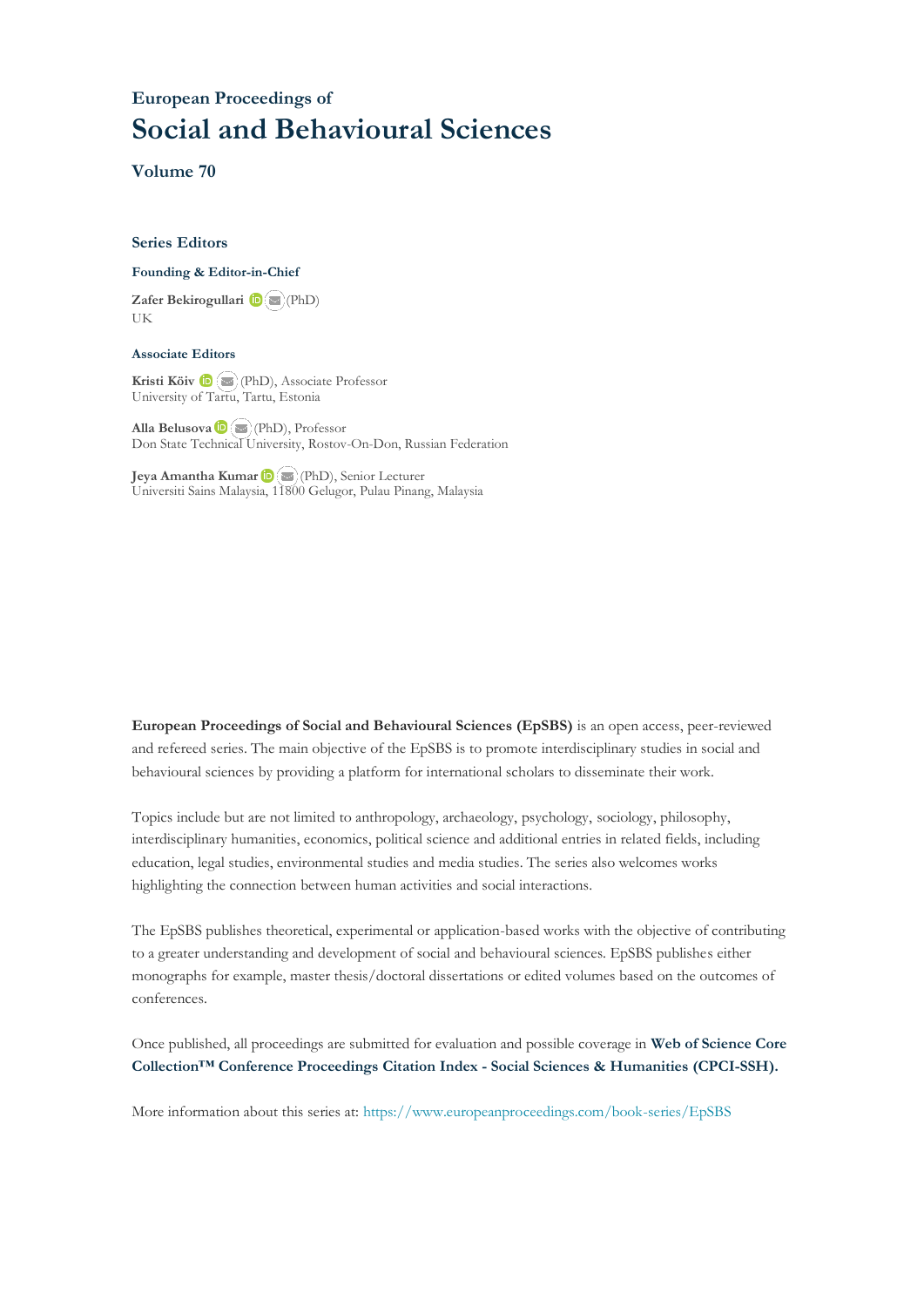# LAW, ENVIRONMENT AND SOCIETY

Selected, peer-reviewed papers from the International Conference on Law, Environment and Society (ICLES 2018), 13-16 November, 2018, Faculty of Law, Universiti Kebangsaan Malaysia (UKM), Bangi, Malaysia

Edited by:

HanimKamaruddin (D), Sarah Tan, Roslind X. Thambusamy D

Editor(s) Affiliation(s):

**Hanim Kamaruddin** Universiti Kebangsaan Malaysia, Malaysia

**Sarah Tan** University of Malaya, Malaysia

**Roslind X. Thambusamy** INTI International College, Subang Jaya, Selangor, Malaysia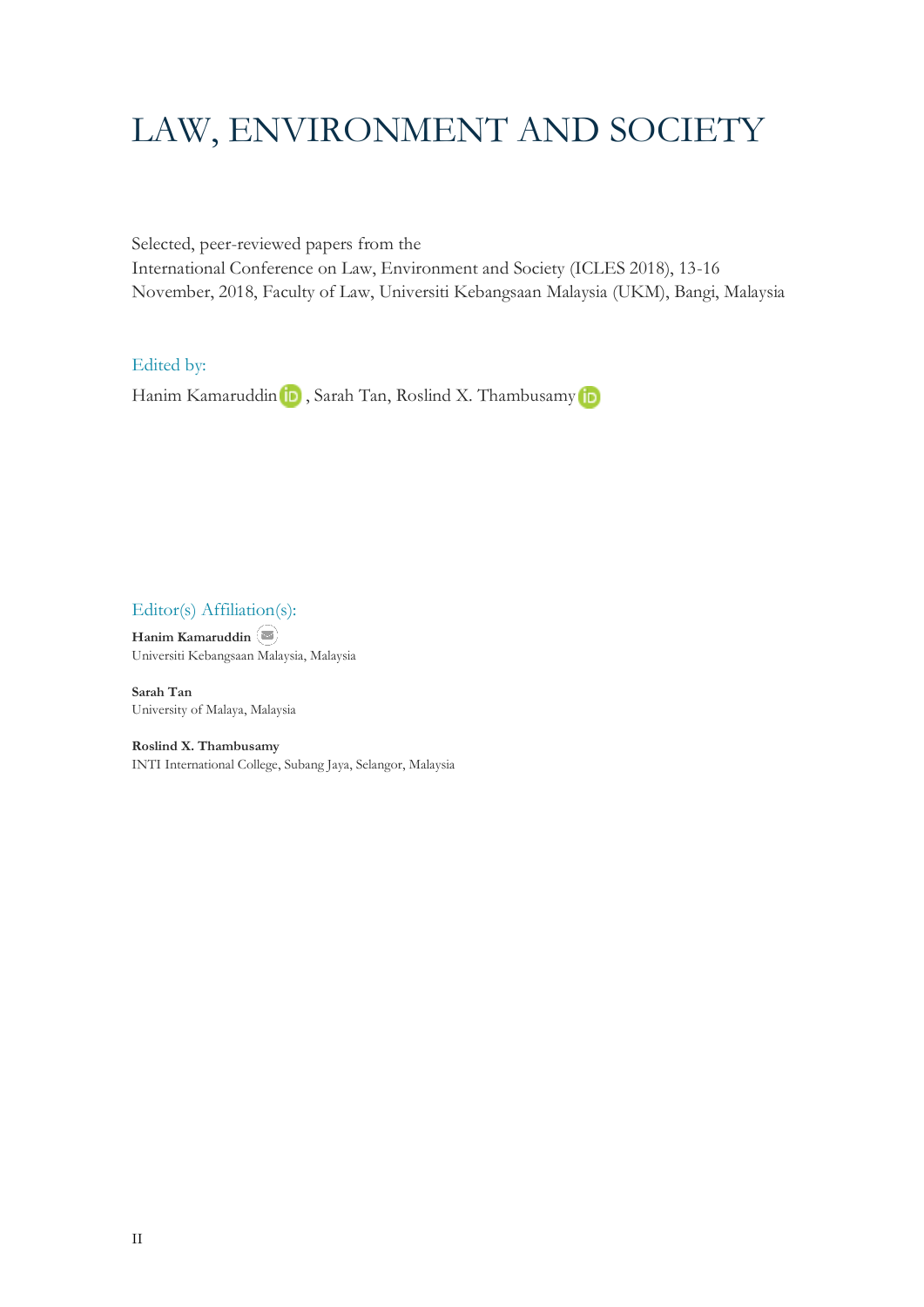

ISSN: 2357-1330 (online). European Proceedings of Social and Behavioural Sciences ISBN: 978-1-80296-069-3 (e-book) LAW, ENVIRONMENT AND SOCIETY [https://doi.org/10.15405/epsbs\(2357-1330\).2019.10.1](https://doi.org/10.15405/epsbs(2357-1330).2019.10.1)

 $\bigcirc \mathbf{0} \mathbf{0}$ © The Editor(s) and The Author(s) 2019. This is an open access book distributed under the Creative Commons CC License BY-NC-ND 4.0. Unported License, permitting all non-commercial use, distribution, and reproduction in any medium, provided the original work is properly cited.

This book is published by the registered company Future Academy which is registered under the ISO London Limited. The registered company address is: 293 Green Lanes, Palmers Green, London, United Kingdom, N13 4XS Reg. Number: 9219513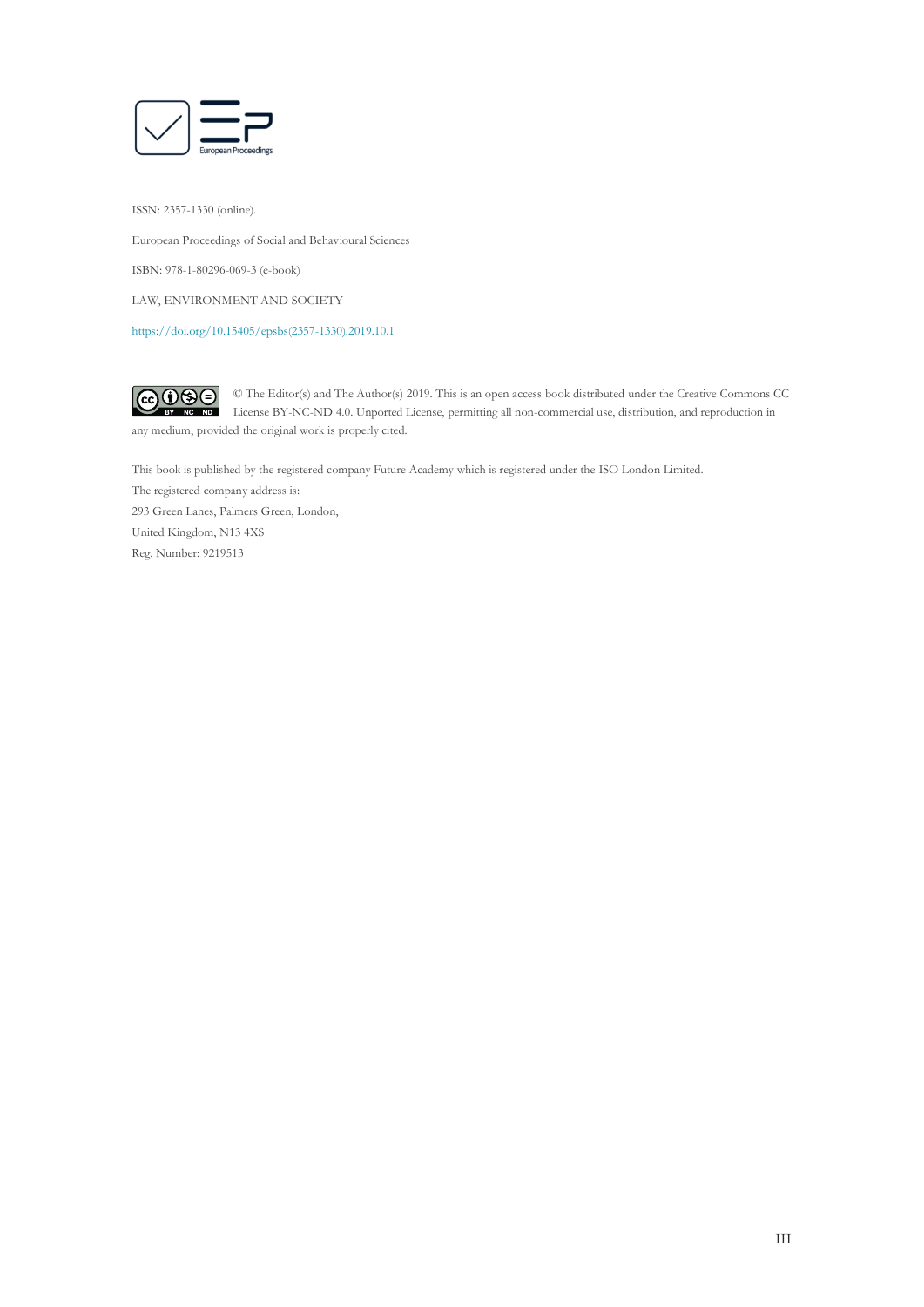# **Preface**

On behalf of the organizing committee, I am extremely pleased to present these proceedings containing selected peer reviewed papers from the 1st International Conference on Law, Environment and Society (ICLES) on the theme of "Nature and the Law" which was held from November 13-16, 2018 in the Faculty of Law, Universiti Kebangsaan Malaysia (UKM), Bangi, Malaysia.

With the current concerns about and emphasis on environmental sustainability in response to the rampant degradation laying waste to the earth, this conference was considered both timely and proactive in foregrounding the legal aspects of the sustainability movement. The 1st International Conference on Law, Environment and Society focused on the theme of "Nature and the Law' which offered a unique opportunity to researchers, academicians, students and other stakeholders to present and share their research work. This conference offered a venue to establish networks and linkages for future research collaboration with other participants at an international level. This inaugural ICLES 2018 also served as a catalyst to stimulate new ideas and innovate solutions to environmental challenges for a greener future.

The conference comprised a keynote speech, virtual poster and power point presentation or in-person participation poster exhibition concept which covered thematic sections on Environmental Law with subthemes that included access to information and justice, air quality management, biodiversity and nature management, climate change and sustainability, community engagement, eco-tourism sustainability, ecological restoration, economic development, globalization and environment, E-green Innovation and sustainable technologies, emissions trading, environmental and public participation, environmental crimes, environmental disaster management, environmental impact assessment, environmental incentives and taxes, environmental law and entrepreneurship and business, environmental Law and Ethics, Environmental law research methods and teaching related issues, environmental limits to Economic development, environmental Policies, Public Administration and Local Government, flora and fauna protection, food security and natural resource sustainability, forests and deforestation, global governance, hazardous waste management, human Rights and environment, international environmental principles, judicial and administrative remedies marine and habitat protection, nature conservation, national and international peace and security, raw materials and waste management, regional environmental issues, role of public authorities, NGO's and private sectors, rural development, agriculture and plantation, transboundary pollution and sovereignty of State, water pollution and management, sustainable Development and Growth, and related issues.

As this was a poster conference, there were no plenary sessions or workshops. The posters were displayed everyday for the duration of the conference at the venue where students and academic staff of the Law Faculty of the host university and other invited guests comprising students and academic staff of Law faculties of other Malaysian universities, as well as other interested stakeholders were free to walk around the venue reading the posters and interacting with the presenters on an informal yet informative atmosphere. I am happy to state that the venue that surrounded a garden within the faculty enhanced the theme of the conference and created an atmosphere of conviviality and camaraderie amongst the participants and visitors.

A total of 33 poster submissions were accepted and presented at the conference by participants in person from the Philippines, Indonesia, Taiwan, Japan and Malaysia followed by the submission of full written articles. These articles were reviewed by the content experts (double blind peer review) after which the papers were edited for language and mechanics. The final number of submissions received, reviewed and accepted for publication was 32 indicating an acceptance rate of 96%. A total of 35 reviewers were involved in the stringent review process that included plagiarism detection using iThenticate software program.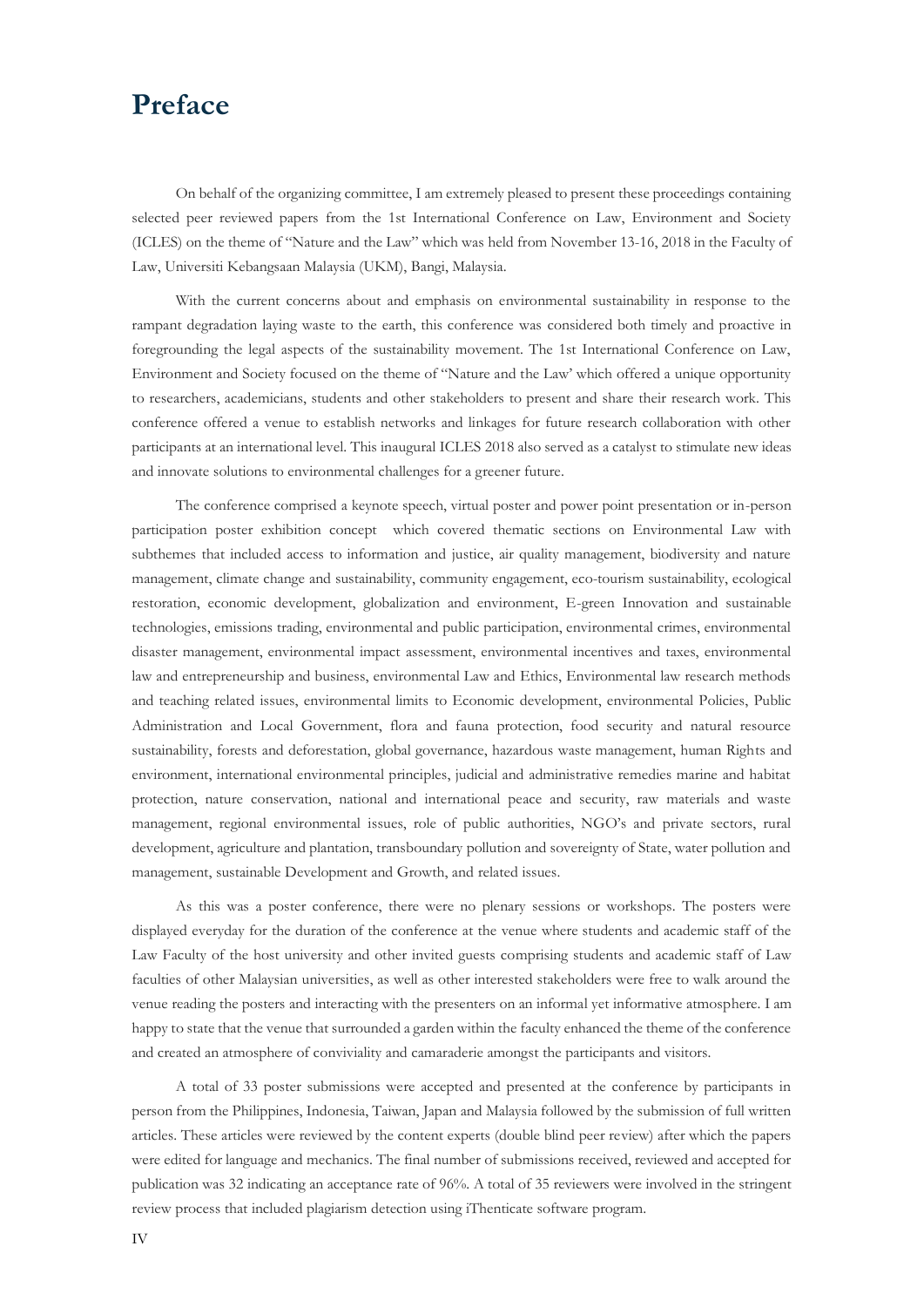The entire process involving the submission of abstracts and to the publication of the accepted full papers was handled manually by the committee in charge of the submission and peer review process. All abstracts were sent to the international review board to check for their compatibility with the conference themes.

On behalf of the organizing committee, I would like to take this opportunity to extend my appreciation to the esteemed keynote speaker, The Right Honorable Tan Sri Richard Malanjum, former Chief Justice of the Federal Court of Malaysia who gave an inspiring speech entitled

'Environmental Justice – Bridging the Gap between Society's Needs and Sustainable Environment" on 14 November 2018. I also offer my heartfelt gratitude to all members of the organizing committee, peer review committee, and all reviewers who gave unstintingly of their time to ensure the success of this inaugural conference. Last but not least, a special thanks is due to all the participants of ICLES 2018, whose work has planted the seeds for the ripening and fruiting of more ideas to ground this conference into the bedrock of academic excellence. I look forward to the contributions in the subsequent ICLES conferences.

24 February, 2019

# **Prof Dr Zinatul Ashiqin Zainol** Chair, ICLES 2018 Universiti Kebangsaan Malaysia

Bangi, Selangor, MALAYSIA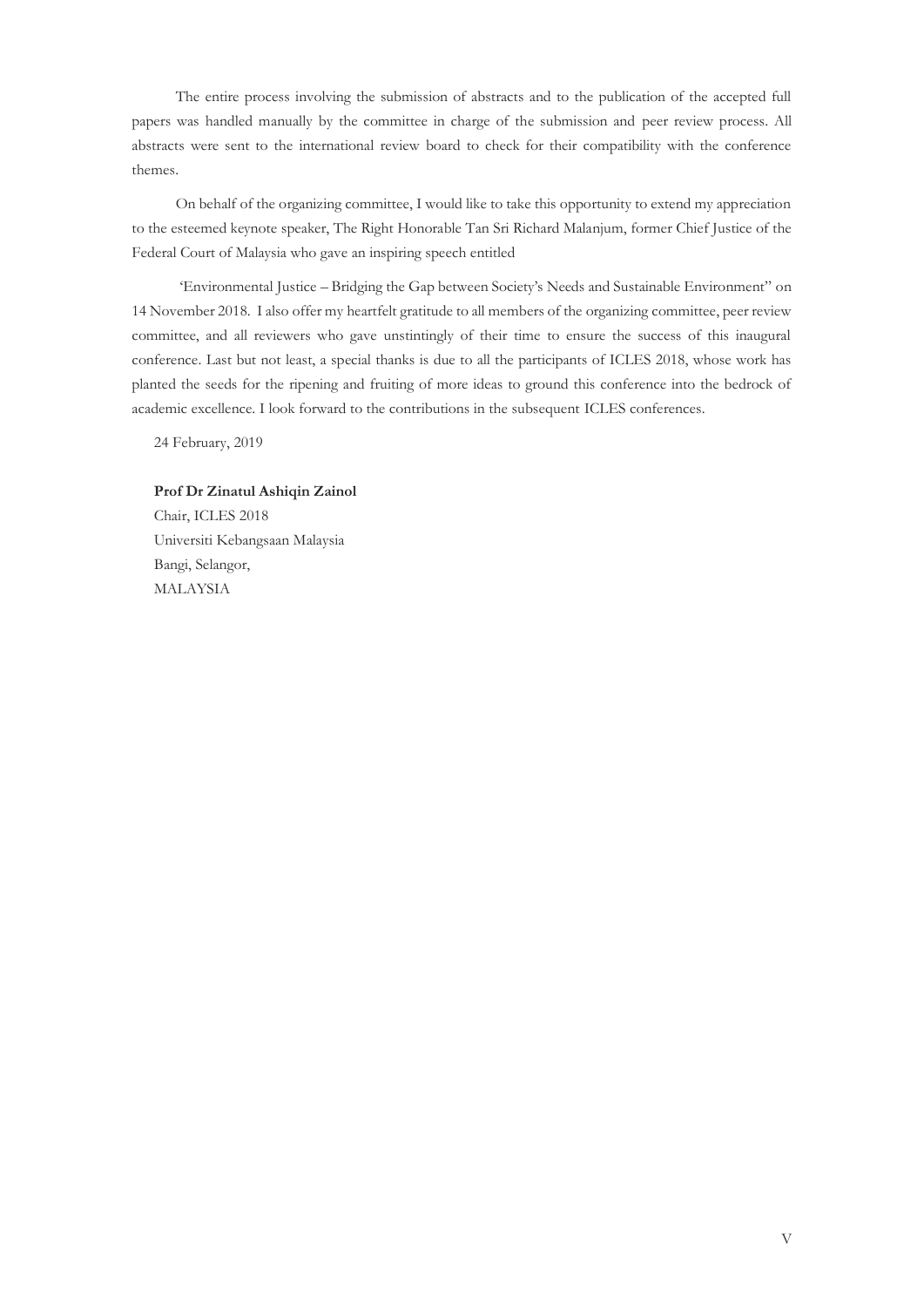### **Chairs**

Chair, Zinatul Ashiqin Zainol, Prof Dr, *Universiti Kebangsaan Malaysia Malaysia*

Co-Chair/Director, Hanim Kamaruddin, Dr. *Universiti Kebangsaan Malaysia, Malaysia*

### **International Scientific/Editorial Committee Members**

- PM Dr. Sakina Shaik Ahmad Yusoff Universiti Kebangsaan Malaysia Malaysia
- PM Dr. Rahmah Ismail Universiti Kebangsaan Malaysia Malaysia
- **PM Dr. Shamsuddin Suhor** Universiti Kebangsaan Malaysia Malaysia
- PM Dr. Mohamad Rizal Abd Rahman Universiti Kebangsaan Malaysia Malaysia
- PM Dr. Suzanna Mohamed Isa Universiti Kebangsaan Malaysia Malaysia
- **•** Dr. Hanim Kamaruddin Universiti Kebangsaan Malaysia Malaysia
- Dr. Ramalinggam a/l Rajamanickam Universiti Kebangsaan Malaysia Malaysia
- Dr. Sarah Tan Yen Ling Universiti of Malaya Malaysia
- Dr. Irini Ibrahim Universiti Teknologi Malaysia Malaysia
- Dr. Haslinda Mohd Anuar Universiti Utara Malaysia Malaysia
- Dr. Adzidah Yaakob usim Universiti Sains Islam Malaysia Malaysia
- Dr. Izawati Wook Universiti Sains Islam Malaysia Malaysia
- Dr. Harlida Abdul Wahab Universiti Utara Malaysia Malaysia
- Associate Professor Dr. Maizatun Mustafa UIA Universiti Islam Antarabangsa Malaysia
- Dr. Lee Jing Universiti Kebangsaan Malaysia Malaysia
- Professor Choong Yeow Choy University of Malaya Malaysia
- Professor Tie Fat Hee University of Malaya Malaysia
- Professor Abu Bakar Munir University of Malaya Malaysia
- Dr Sharifah Suhanah Syed Ahmad University of Malaya Malaysia
- Dr Ainee Adam University of Malay Malaysia
- Associate Professor Amanda Whiting University of Melbourne Australia
- Associate Professor Gary F. Bell National University of Singapore Singapore
- Md Ershadul Karim University of Malaya Malaysia
- **Professor Michael Philip Furmston** Sunway University Business School Malaysia
- Associate Professor Mohammad Rizal Salim Nottingham University Business School Malaysia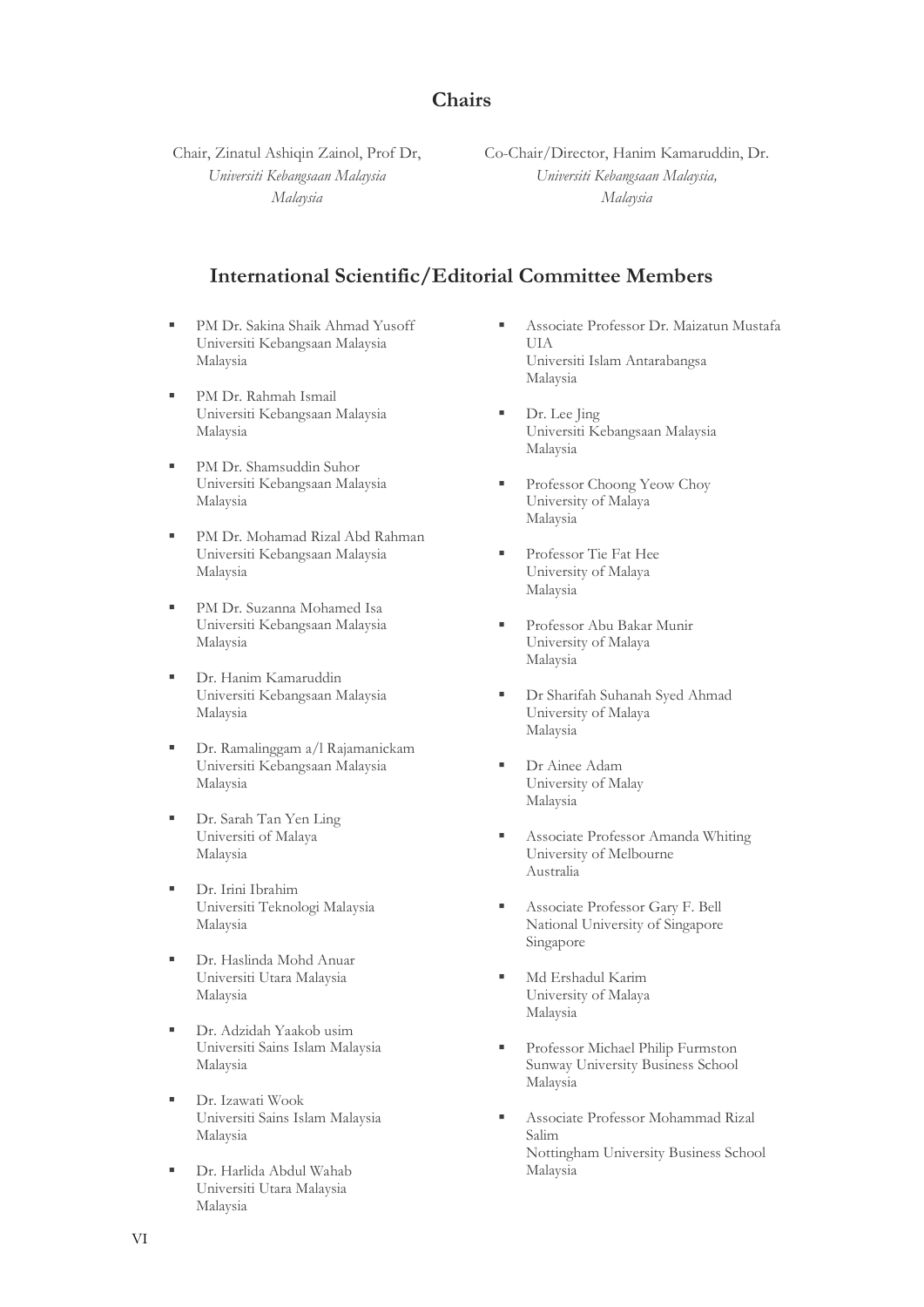- Dr. Norha Abu Hanifah Universiti Teknologi MARA Malaysia
- Dr. Normawati Hashim UITM Universiti Teknologi MARA Malaysia
- Associate Professor Dr. Rohaida Nordin Universiti Kebangsaan Malaysia Malaysia

## **Organizing Committee Members**

- Rohaidaa Shaari Universiti Kebangsaan Malaysia, Malaysia
- Muhammad Sya'fiq A. Jalal Universiti Kebangsaan Malaysia, Malaysia
- Nur'syafiqah Bt Shaharuddin Universiti Kebangsaan Malaysia, Malaysia
- Sharifah Saeedah Syed Mohamed Universiti Teknologi MARA Malaysia
- Sherin Kunhibava University of Malaya Malaysia

- **Encik Mohd Faizal Jaffar** Universiti Kebangsaan Malaysia, Malaysia
- Puan Wan Kamariahtoon Wan Hassan Ab Rahman Universiti Kebangsaan Malaysia, Malaysia

### **Keynote Speakers**

**Environmental Justice – Bridging the Gap between Society's Needs and Sustainable Environment** The Right Honorable Tan Sri Richard Malanjum Former Chief Justice of the Federal Court Malaysia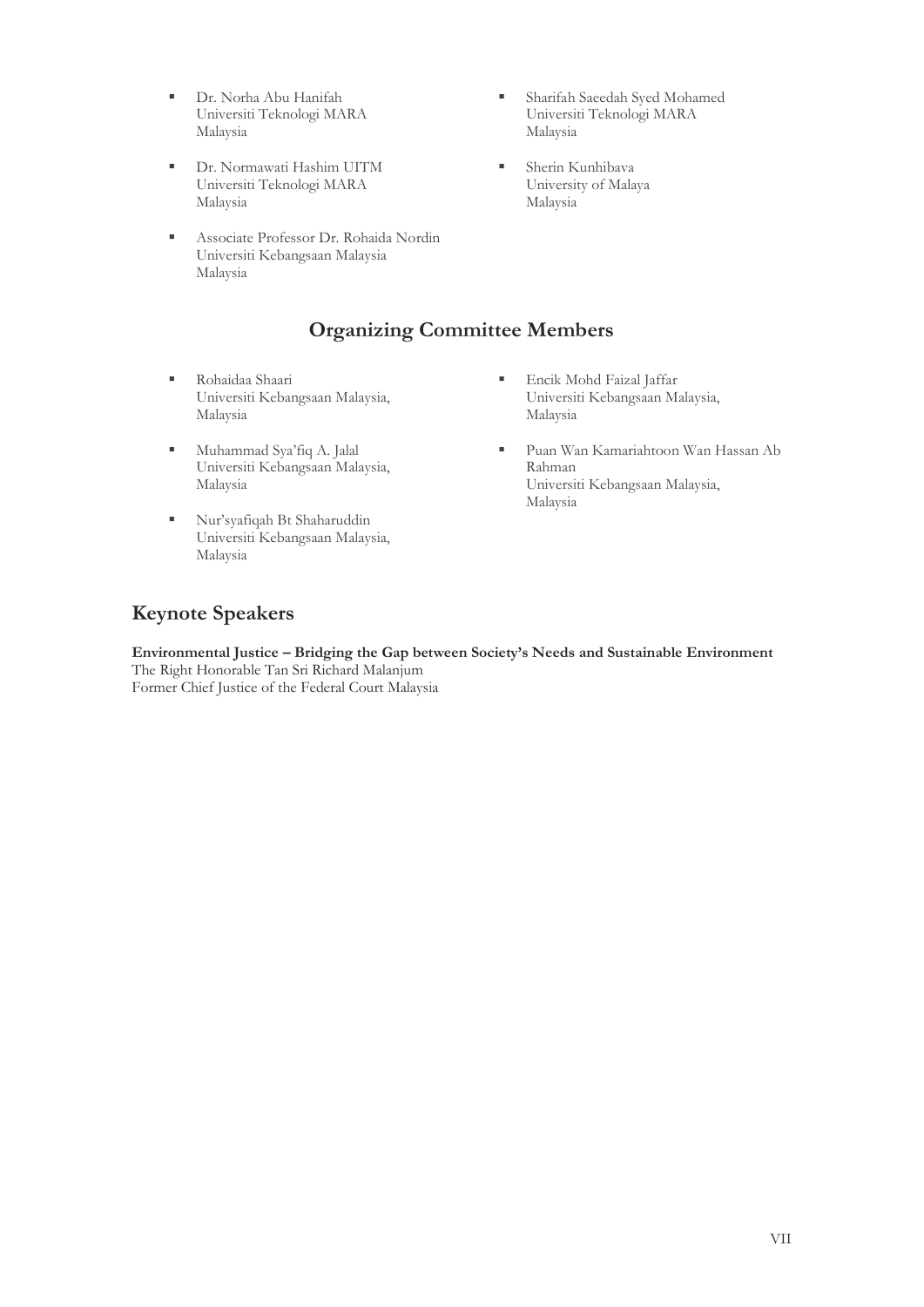# **Table of Contents**

#### **No: 1**

Title: Integrating Sustainable Development Goals Within the Corporate Governance Framework *Pages: 1-13*

Author(s): Hasani Mohd Ali, Asmah Laili Yeon

#### **No: 2**

Title: Law And Nature From the Perspective of the Sungai Tekai Indigenous Community *Pages: 14-22* Author(s): Norasmah Othman, Hanim Kamaruddin, Rubiah Anak Ajan, Siti Waffa Abdul Jabar, Vivien Yew Wong Chin, Abd Hair Awang, Rohaida Nordin

#### **No: 3**

Title: Academic Freedom in Malaysia and its Relationship with the National Education Philosophy *Pages: 23-40* Author(s): Hasbollah Bin Mat Saad, Ramalinggam Rajamanickam, Anisah Che Ngah

#### **No: 4**

Title: Enhancing Sustainable Solid Waste Management in Malaysia Through Anti-Littering Laws *Pages: 41-50* Author(s): Intan Nadia Ghulam Khan, Wan Siti Adibah Wan Dahalan, Zulkifli Mohd Nopiah

#### **No: 5**

Title: The Role of Islamic Financing in the Green Community in Attaining Sustainable Development Goals 2030 *Pages: 51-57*

Author(s): Ruzian Markom, Norizan Hassan

#### **No: 6**

Title: Understanding Youths' Self-Values Towards Achieving National Aspirations *Pages: 58-63* Author(s): Pramela Krish, Ramalinggam Rajamanickam

#### **No: 7**

Title: Environmental Issues in Malaysia: A Perspective of Alternative Dispute Resolution with the Aid of Video Conference Technology *Pages: 64-70* Author(s): Nur Khalidah Dahlan

#### **No: 8**

Title: Domestic Violence Against Women: Legal Protection Under the Domestic Violence Act 1994 *Pages: 71-80* Author(s): Mohd Safri Mohammed Na'aim, Ramalinggam Rajamanickam, Rohaida Nordin

#### **No: 9**

Title: Sungai Tekai Indigenous People's Perceptions on Preserving the Environment With Regard to Health Concerns *Pages: 81-87*

Author(s): Zaleha Md Isa, Norasmah Othman, Siti Waffa Abdul Jabar, Sarmila Md Sum, Ahmad Nazri Saidin

#### **No: 10**

Title: Asean Development on Children's Toy Safety *Pages: 88-94* Author(s): Rahmah Ismail, Wan Amir Azlan Wan Haniff, Syed Sagoff AlSagoff, Suzanna Mohamed Isa, Kartini Aboo Talib at Khalid, Rozlinda Mohamed Fadzil

#### **No: 11**

Title: Mental Health Legislation for The Elderly With Mental Health Problems *Pages: 95-102* Author(s): Ramalinggam Rajamanickam, Mohd Zamre Mohd Zahir, Tengku Noor Azira Tengku Zainudin, Zainunnisaa Abd Rahman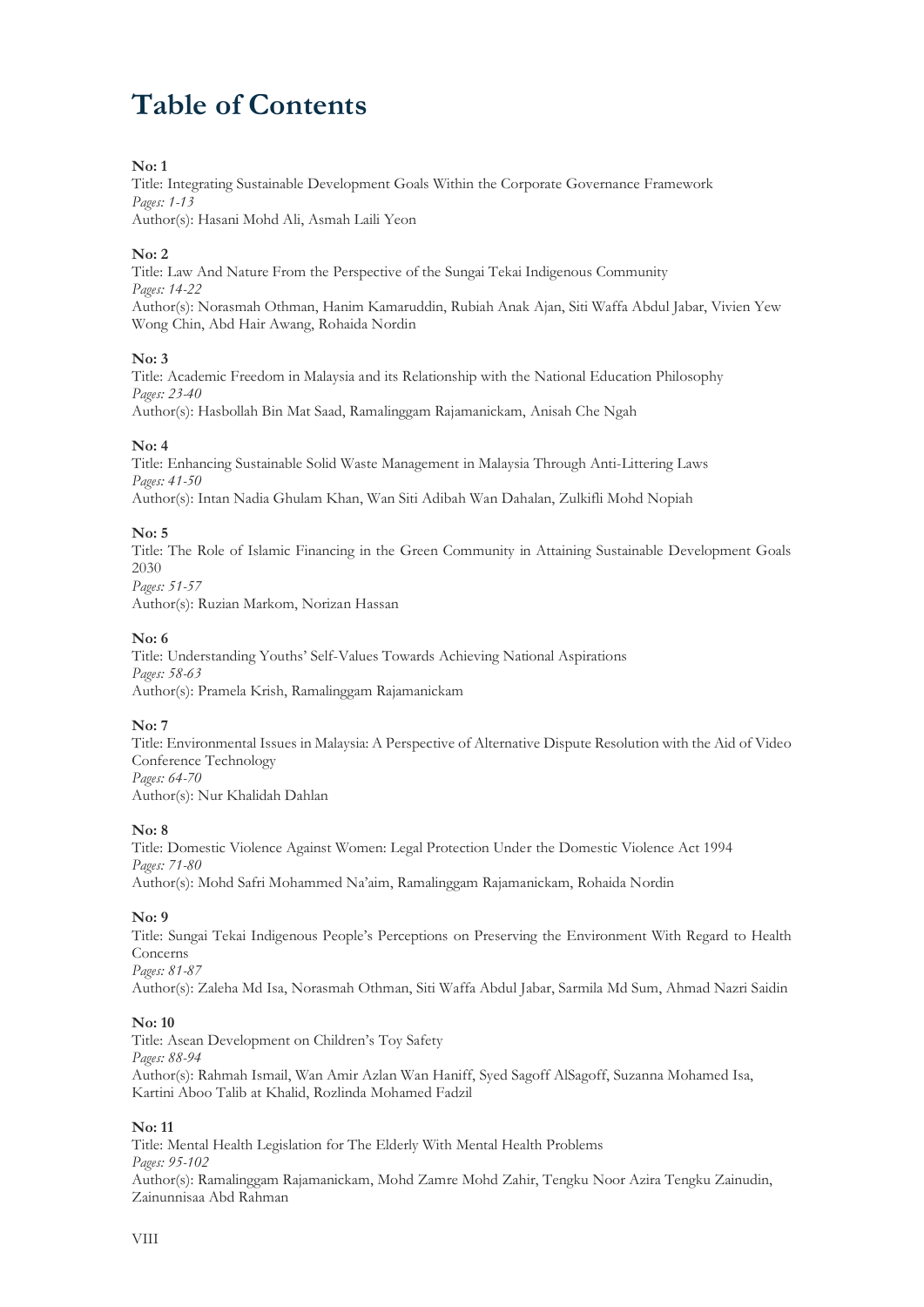#### **No: 12**

Title: Saving the Environment and the Dilemma of Finding the Right Solution *Pages: 103-115* Author(s): Salawati Mat Basir, Kho Feng Ming

#### **No: 13**

Title: The Role of Assisted Reproductive Technologies in Promoting Sustainable Development Goals *Pages: 116-122* Author(s): Haniwarda Yaakob

#### **No: 14**

Title: Whistleblowing When it Hurts: Whistleblower Gaslighting and Institutional Secrecy *Pages: 123-129* Author(s): Hazlina Shaik Md Noor Alam

#### **No: 15**

Title: A Comparative Legal Study on Water Governance in Japan and Taiwan *Pages: 130-142* Author(s): Hsing-Hao Wu, Mitsuo Matsumoto

#### **No: 16**

Title: Combating Illegal Wildlife Trade and Transportation in Palawan *Pages: 143-149* Author(s): Richard B. Balucio, Francis R. Dayo, Judy Marie E. Rapista-Tan, May Hazel M. Tagupa

#### **No: 17**

Title: Climate Mitigation, Biochar Production and Application: Legal Prospects in Malaysia *Pages: 150-160* Author(s): Hanim Kamaruddin, Muhamad Azham Marwan

#### **No: 18**

Title: Implementation of Marine Environmental Treaties in Vietnam: Problems and Resolutions *Pages: 161-170* Author(s): Le Thi Anh Dao

#### **No: 19**

Title: Petroleum Extraction and its Impacts on Climate Change *Pages: 171-180* Author(s): Siow Wei Kin, Kartinee Mageswaran, Hanim Kamaruddin, Suzanna Mohamed Isa

#### **No: 20**

Title: Is Malaysia Located in the Pacific Ring of Fire? A Legal Perspective *Pages: 181-190* Author(s): Siti Sarah binti Sulaiman, Megat Muhammad Luqman bin Megat Mohamad Farish, Putri Noor Nasyira binti Ismadi, Vanieda Shoudy Moosom, Zaidatul Azira binti Muhd. Yusrizal

#### **No: 21**

Title: Banning Books in Malaysia: The Legal Perspective *Pages: 191-196* Author(s): Ramalinggam Rajamanickam, Mohd Zamre Mohd Zahir, Zainunnisaa Abd Rahman, Tengku Noor Azira Tengku Zainudin

#### **No: 22**

Title: Environmental Damage Caused by Corruption Cases Involving Trade and Investment: Rock to Bottom View *Pages: 197-205*

Author(s): Birkah Latif, Syamsuddin Muhammad Noor, Juajir Sumardi, Irwansyah

#### **No: 23**

Title: The Responsibility of Indonesia Towards Transboundary Haze Pollution After the AATHP Ratification *Pages: 206-217*

Author(s): Yordan Gunawan, Hanna Nur Afifah Yogar